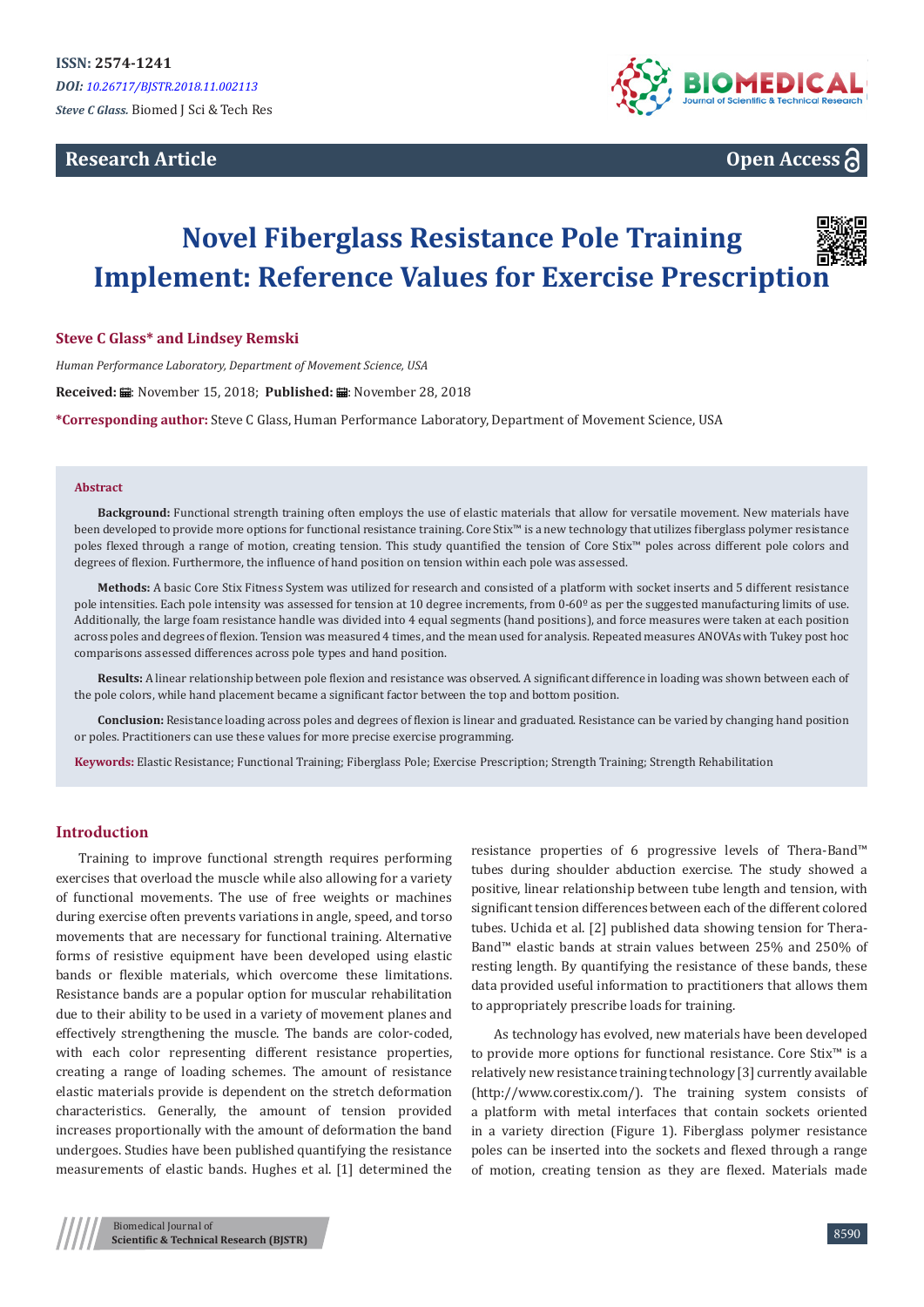available by the company suggest a wide range of exercises can be performed for strength, functional training, and rehabilitation. To date, there are no data available regarding the resistive properties of Core Stix™ fiberglass poles. Five different pole intensities exist, differentiated by colors. Intensities range from purple (very light), white (light), yellow (moderate), blue (heavy), to red (very heavy). Like elastic bands, as the flex of the poles increase, resistance also increases. However, the amount of resistance provided by each of the poles throughout the suggested range of pole flexion  $(0°-60°)$ is unknown. Additionally, the handhold area of the poles is large (44cm), so variations in hand placement may influence the amount of tension within the same pole. The purpose of this study was to quantify the tension of Core Stix™ poles across the different pole colors at a variety of degrees of pole flexion. Furthermore, we wanted to examine the influence of hand position on tension within each pole. Our intent was to provide useful information for exercise prescription for various exercises using Core Stix™ resistive technology.



# **Figure 1:** Example of Core Stix™ Training System.

# **Materials and Methods**

A basic Core Stix Fitness System utilized for research and consisted of a platform with socket inserts and 5 different resistance pole intensities. Each pole intensity was assessed for tension at 10 degree increments, from  $0.60^\circ$  as per the suggested manufacturing limits of use. Tension was measured 4 times, and the mean used for analysis. Since the tension changes as the pole flexes, we utilized a manual force measuring device that could be placed on the pole and would measure tension as the pole was flexed across its range.

# **Pole Flex**

In order to assess pole flex and tension, each pole was placed in the central vertical socket of the metal baseplate. To assess tension, the pole was flexed in 10 degree increments, assessed using a digital inclinometer (Saunders Inclinometer, Fabrication Enterprises, White Plains, NY) attached to the center of the hand grip. Each pole was manually flexed by 1-2 researchers while assessing degrees of flex. When the inclinometer identified the precise point of flex, tension was recorded. Measurements were taken 4 times and the mean used for data analysis. In all cases the tension was recorded when the inclinometer measured the exact 10 degree increment.

# **Pole Tension**

In order to assess tension as the poles flex, a manual muscle tester was used. The Nicholas Manual Muscle Tester (Lafayette Instruments. Lafayette, IN USA). The device was calibrated at zero and 22.6kg for linear force measurement prior to each set of measures of each pole. Four cycles of pole tension measurements were completed, with calibration prior to each. Research has shown that the tester has an accuracy of  $\pm$  0.5kg and a reliability of 0.96 to 0.98 for 3-6 repeated measure [4,5]. Intra-class correlation coefficients for tension across 4 measures was 99.

# **Handgrip Setting**

Since the manufacturer provided a 44cm foam handle for using a range of handhold placements, we assessed tension differences across the handle by dividing it into 4, 11cm handgrip sections. Individual tension measurements were completed at each hand grip setting at 10 degree increments. Four measures at each setting were completed and the mean recorded. The pole handle demarcations, force tester and inclinometer set up is shown in Figure 2.



Figure 2: Pole handle demarcations, force tester, and inclinometer.

# **Tension Assessment Technique**

The method of tension measurement was completed by placing the muscle tester on the individual hand grip setting, starting from the top setting (Labeled "One"). Holding the tester to the pole, the researcher flexed the pole while another researcher read the inclinometer reading. When the inclinometer read 10 degrees, the force measurement on the muscle tester was recorded. The pole was then flexed until 20 degrees, and force again measured. This continued up to 60 degrees of pole flex. Then handgrip setting "Two" though "Four" (bottom grip) was assessed across all poles and degrees of flex using the same method. The muscle tester was recalibrated after each hand grip setting cycle. All measures were assessed 4 times, and the mean of 4 measures was used for analysis.

# **Analysis**

While the primary intent of this study was to provide descriptive data regarding pole tension at differing degrees of flex, repeated measures ANOVAs with Tukey post hoc comparisons were used to determine whether any statistically significant differences existed across pole types and hand position. Additionally, predictive equations for each pole were generated to estimate tension based on degree of flex using linear regression analysis.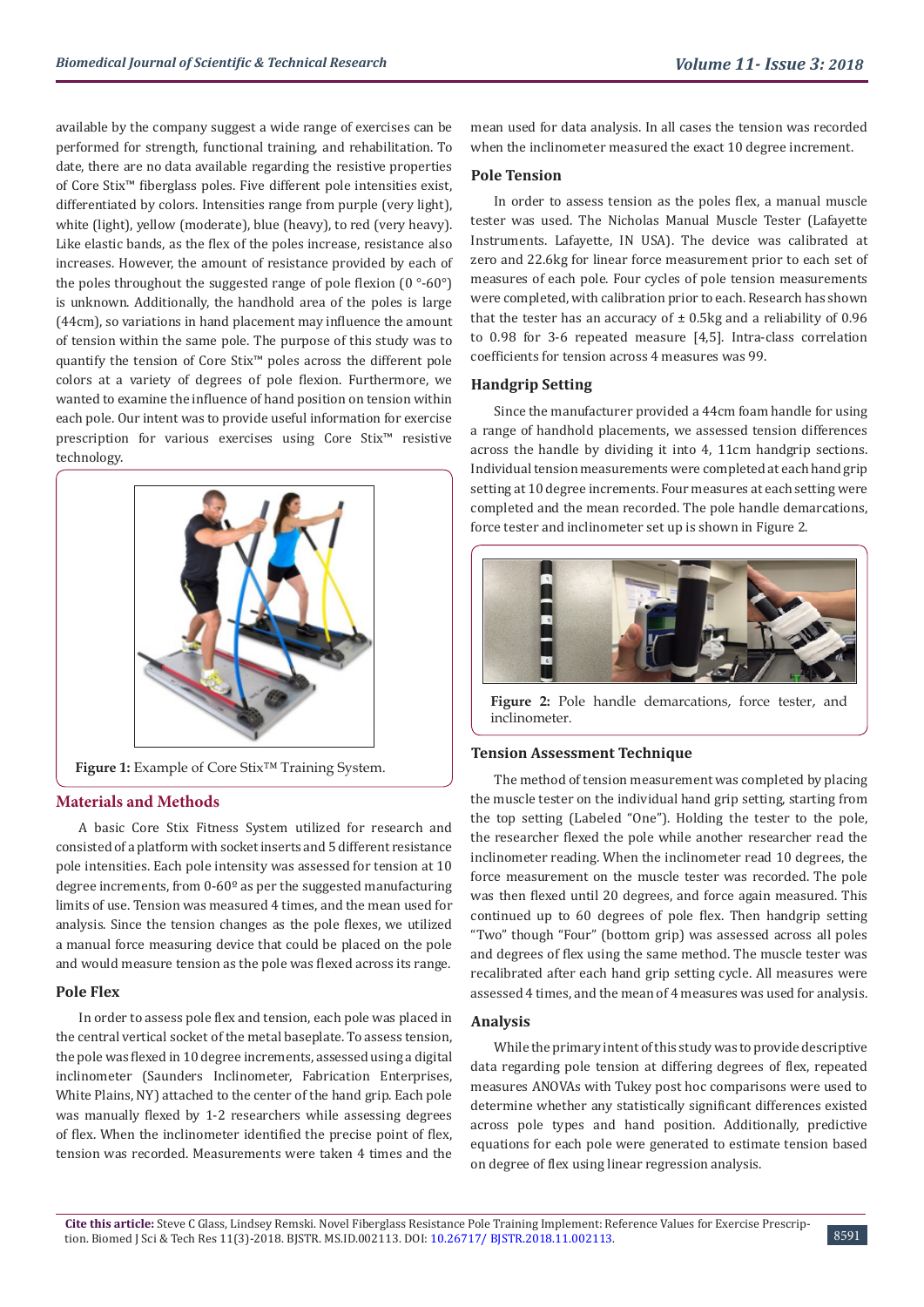# **Results and Observations**

# **Descriptive Data**

Data from the mean of 4 trials of tension measurement at each degree of pole flex and each handhold setting are provided in Table 1(a-e). These data provide information for the practitioner regarding the amount of tension for exercise prescription purposes. Note that the lightest loading for each pole is provided by gripping the top portion of the foam handgrips, and the heaviest loading is the bottom grip. Table 2 describes the slope and intercept for the change in pole tension across degrees of flexion for each pole color. The regression equations provided provide the practitioner estimation equations for determining pole tension if degrees of flex are known. Correlation coefficients for each degree by tension relationship was 0.999 to 1.0, indicating a positive linear change in pole tension across degree of pole flex.

**Table 1:** Pole tension by hand position and degree of pole flex.

| Degrees of<br><b>Flex</b> | <b>Bottom Grip</b><br>(1) | $\overline{2}$ | 3   | <b>Top Grip</b><br>(4) | Mean $\pm$ SD |
|---------------------------|---------------------------|----------------|-----|------------------------|---------------|
| 10                        | 1.3                       | 1.0            | 0.9 | 0.8                    | $1.0 \pm 0.2$ |
| 20                        | 2.8                       | 2.3            | 2.0 | 1.8                    | $2.2 \pm 0.5$ |
| 30                        | 4.3                       | 3.4            | 3.0 | 2.6                    | $3.3 \pm 0.7$ |
| 40                        | 5.7                       | 4.6            | 4.0 | 3.5                    | $4.4 \pm 1.0$ |
| 50                        | 7.1                       | 5.7            | 5.1 | 4.4                    | $5.5 \pm 1.1$ |
| 60                        | 8.8                       | 7.1            | 6.0 | 5.2                    | $6.7 \pm 1.6$ |

a) Purple Pole ("Very Light").

# b) White Pole ("Light").

| Degrees of<br><b>Flex</b> | <b>Bottom Grip</b><br>(1) | $\overline{2}$ | 3    | <b>Top Grip</b><br>(4) | Mean $\pm$ SD  |
|---------------------------|---------------------------|----------------|------|------------------------|----------------|
| 10                        | 2.6                       | 2.1            | 1.8  | 1.5                    | $2.0 \pm 0.5$  |
| 20                        | 5.5                       | 4.4            | 3.8  | 3.1                    | $4.2 \pm 1.0$  |
| 30                        | 8.2                       | 6.7            | 5.6  | 4.7                    | $6.3 \pm 1.5$  |
| 40                        | 11.0                      | 9.0            | 7.6  | 6.3                    | $8.5 \pm 2.0$  |
| 50                        | 13.9                      | 11.3           | 9.7  | 8.0                    | $10.7 \pm 2.5$ |
| 60                        | 16.8                      | 13.7           | 11.0 | 9.8                    | $12.8 \pm 3.1$ |

c) Yellow Pole ("Moderate").

| Degrees of<br><b>Flex</b> | <b>Bottom Grip</b><br>(1) | $\overline{2}$ | 3    | <b>Top Grip</b><br>(4) | Mean $\pm$ SD  |
|---------------------------|---------------------------|----------------|------|------------------------|----------------|
| 10                        | 4.9                       | 3.9            | 3.4  | 2.8                    | $3.7 \pm 0.9$  |
| 20                        | 10.2                      | 8.2            | 6.8  | 5.8                    | $7.7 \pm 1.9$  |
| 30                        | 15.3                      | 12.5           | 10.6 | 8.8                    | $11.8 \pm 2.8$ |
| 40                        | 20.5                      | 16.8           | 14.3 | 11.8                   | $15.8 \pm 3.7$ |
| 50                        | 25.6                      | 21.2           | 18.2 | 15.0                   | $20.2 \pm 4.5$ |
| 60                        | 30.4                      | 25.1           | 21.7 | 18.4                   | $23.9 \pm 5.1$ |

# d) Blue Pole ("Heavy").

| Degrees of<br><b>Flex</b> | <b>Bottom Grip</b><br>(1) | $\overline{2}$ | 3    | <b>Top Grip</b><br>(4) | Mean $\pm$ SD  |
|---------------------------|---------------------------|----------------|------|------------------------|----------------|
| 10                        | 6.8                       | 5.1            | 4.6  | 3.7                    | $5.0 \pm 1.3$  |
| 20                        | 13.6                      | 10.7           | 9.0  | 7.9                    | $10.3 \pm 2.5$ |
| 30                        | 20.7                      | 16.2           | 13.8 | 11.9                   | $15.6 \pm 3.8$ |
| 40                        | 27.2                      | 21.5           | 18.5 | 15.6                   | $20.7 \pm 5.0$ |
| 50                        | 33.3                      | 27.7           | 23.8 | 20.0                   | $26.2 \pm 5.7$ |
| 60                        | 38.7                      | 32.9           | 27.4 | 24.1                   | $30.8 \pm 6.4$ |

e) Red Pole ("Very Heavy").

| Degrees of<br><b>Flex</b> | <b>Bottom Grip</b><br>(1) | $\overline{2}$ | 3    | <b>Top Grip</b><br>(4) | Mean $\pm$ SD  |
|---------------------------|---------------------------|----------------|------|------------------------|----------------|
| 10                        | 8.1                       | 6.9            | 5.3  | 4.7                    | $6.2 \pm 1.5$  |
| 20                        | 16.6                      | 14.0           | 11.3 | 9.7                    | $12.9 \pm 3.0$ |
| 30                        | 25.5                      | 21.2           | 17.6 | 14.9                   | $19.8 \pm 4.6$ |
| 40                        | 33.0                      | 26.9           | 23.2 | 19.6                   | $25.7 \pm 5.7$ |
| 50                        | 41.2                      | 33.8           | 29.5 | 25.3                   | $32.4 \pm 6.8$ |
| 60                        | 48.3                      | 40.2           | 34.6 | 30.5                   | $38.4 \pm 7.7$ |

Note: Tension reported in kg.

**Table 2:** Regression equations to predict pole tension based on degree of pole reflex.

| Pole Type           | <b>Equation</b>       | Correlation<br>Coefficient |
|---------------------|-----------------------|----------------------------|
| Purple (Very Light) | $y = -0.116 + 0.114x$ | $r = 0.999$                |
| White (Light)       | $y = -0.189 + 0.217x$ | $r = 1.0$                  |
| Yellow (Moderate)   | $v = -0.314 + 0.405x$ | $r = 1.0$                  |
| Blue (Heavy)        | $v = -0.045 + 0.518x$ | $r = 0.999$                |
| Red (Very Heavy)    | $v = -0.038 + 0.644x$ | $r = 0.999$                |

 $y =$  Predicted pole tension.  $x =$  Pole flex in degrees.

# **Effect of Hand Position on Tension**



Figure 3: Comparison of mean pole tension across hand position.

Note: Handgrip setting One> Four p<.05

Figure 3 shows the comparison of mean pole tension (10-60 degrees combined) across hand position. ANOVA results showed a significant main effect, with post hoc Tukey test indicating the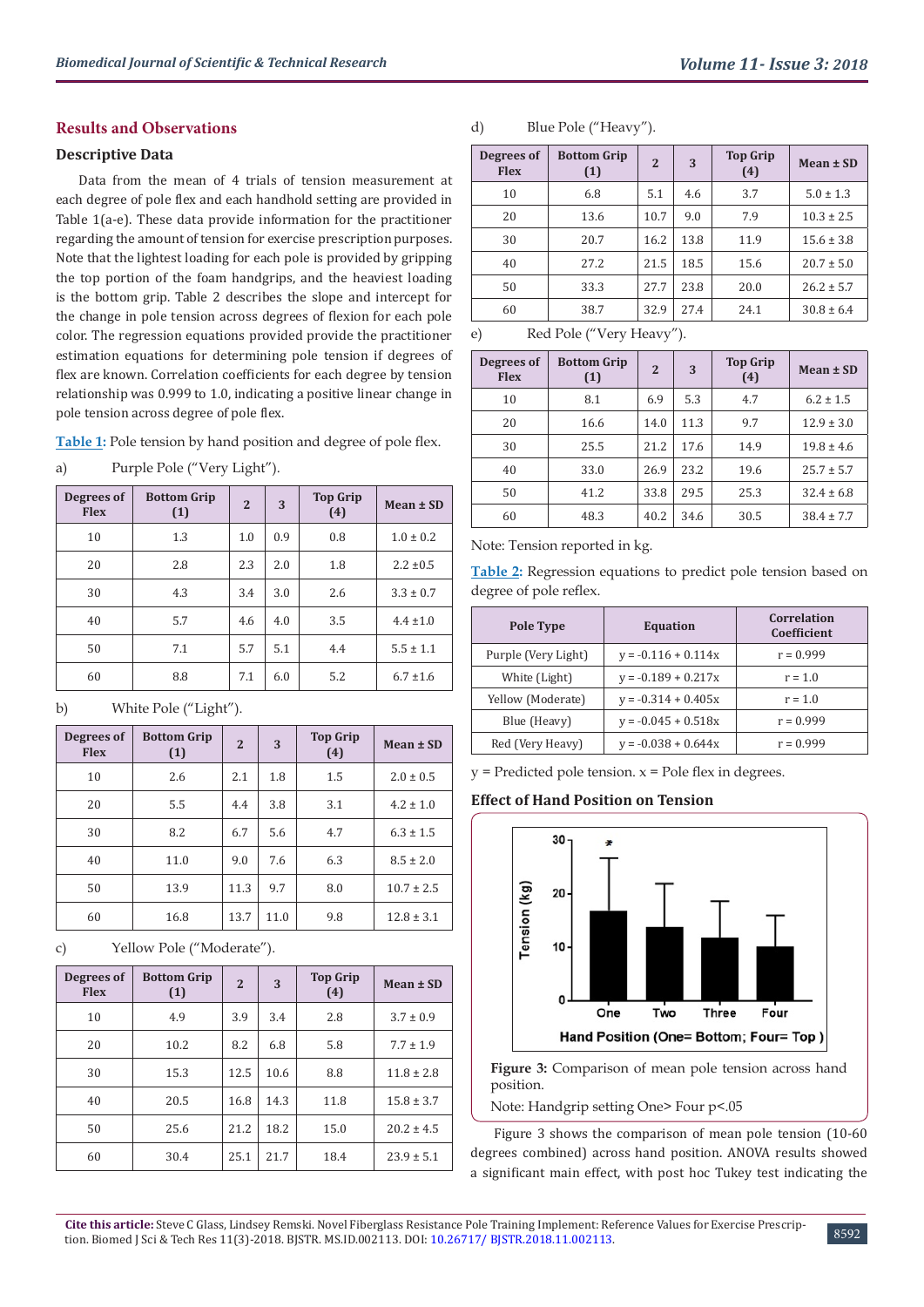tension at the bottom grip ("One") was significantly greater than tension at the top grip ("Four"). For the general exerciser, who will most likely select a hand position somewhat in the center of the grip (grip "Two" and "Three"), there are no statistical differences in pole tension. 3.3 Pole Tension Across Degrees of Flex (Figure 4) shows the comparison across 10 to 60 degrees of pole flex for across all pole colors. ANOVA results showed significant main effects of pole color and post hoc Tukey tests indicated that all pole colors showed significant differences in tension between each other at all flex angles.





# **Discussion**

This is the first study to specifically examine the tension characteristics of a resistive pole training system. A linear relationship across increased pole flex and tension was observed, as well as significant differences in tension between the top and bottom hand grip positions. Significant differences in tension were seen between each of the pole colors, allowing for exercise progression by changing poles to the next resistive level. Loading schemes can also be adjusted within each pole by either extending the range of motion during an exercise to increase pole flexion, or by lowering the hand grip position. Exercise prescription for functional training can be quite varied. The utility of elastic type resistance exercise is the versatility of movement as well as the ease of modifying resistance without the exercise having to hold the loads. One challenging aspect of elastic resistance is the difficulty in knowing the loading during the exercise, due to changes as the material is stretched, as well as the changes in material qualities with repeated use [6-11]. This makes exercise prescription and progression in exercise more challenging, due to a lack of understanding loading increments with any precision.

According to the American College of Sports Medicine, proper progression in resistance training occurs when an exerciser makes increases in loading by 2-10% depending on the size of the muscle group [12] The Core Stix™ pole system allows a variety of loading schemes, such that as they become stronger, they may increase their loading by simply moving the poles through a greater range of flex. Additional refinement in loading could also be done by either

adjusting hand positions on the pole or, if larger loading increases were desired, switching to a different pole. Our data show that variations in tension can range from as little as 0.1kg by changing hand position to as much as 10kg by changing poles. For clinicians working in rehabilitation settings, the pole tension prevents undue loading of the muscles and joints due to the participant holding the weight. The linearity of tension with degree of flex means that the regression equations provided can give the clinician accurate loading information. With the advent of inclinometers available on smartphone apps, degree of flex measurements become more practical and useful.

For the exerciser self-selecting load, they may self-limit the amount of loading due to an inability for them to flex the pole past a point of injury. Also, as the user fatigues, they would naturally reduce the amount of pole flexion, producing less tension. This would reduce the risk of strain for the user, like how it would likely be for the case of traditional weight lifting. Elastic materials have been found to fatigue and lose their ability to generate the same tension for a given deformation [13]. This can be detrimental in rehabilitation settings and lead for practitioners to increase a patient's resistance when it is not actually appropriate. Although it was not tested in the present study, the fiberglass polymer of the flexible poles is a more robust material than that of elastic bands, which makes use of the poles particularly advantageous. A fiberglass polymer pole training system provides a unique form of elastic resistance, where the poles can be inserted into sockets on the platform in a range of pole positions. This means that a large assortment of exercises can be performed with loads of up to 38kg per pole and small increments of loading. Additionally, assisted exercises such as pole-assisted squats mean that the device could be used for rehabilitative purposes for balance impaired or chair bound exercisers.

### **Conclusion**

The data provides quantified resistances of the Core Stix™ poles across degrees of pole flexion as well as at various hand grip positions. With this information, practitioners can use these values for reference to prescribe loads that are appropriate for the exerciser. Regarding loading progression, practitioners can also increase loading by either lowering the hand grip position, increasing the amount of pole flexion during the exercise, or switching pole colors to the next progressive level.

### **Acknowledgement**

The author would like to acknowledge the undergraduate student researchers who assisted with the tension measurements: Robert Albert, Patrick Hoxie, Chandler Babb, and Alex Wong.

#### **References**

- 1. [Hughes CJ, Hurd K, Jones A, Sprigle S \(1999\) Resistance properties of](https://www.ncbi.nlm.nih.gov/pubmed/10416181) [Thera-band tubing during shoulder abduction exercise. J Orthop Sports](https://www.ncbi.nlm.nih.gov/pubmed/10416181) [Phy Ther 29\(7\): 413-420.](https://www.ncbi.nlm.nih.gov/pubmed/10416181)
- 2. [Uchida MC, Nishida MM, Sampaio RAC, Moritani T, Arai H \(2016\) Thera](https://www.ncbi.nlm.nih.gov/pmc/articles/PMC4868225/)band® [elastic band tension" reference values for physical activity. J Phys](https://www.ncbi.nlm.nih.gov/pmc/articles/PMC4868225/) [Ther Sci 28\(4\): 1266-1271.](https://www.ncbi.nlm.nih.gov/pmc/articles/PMC4868225/)

8593